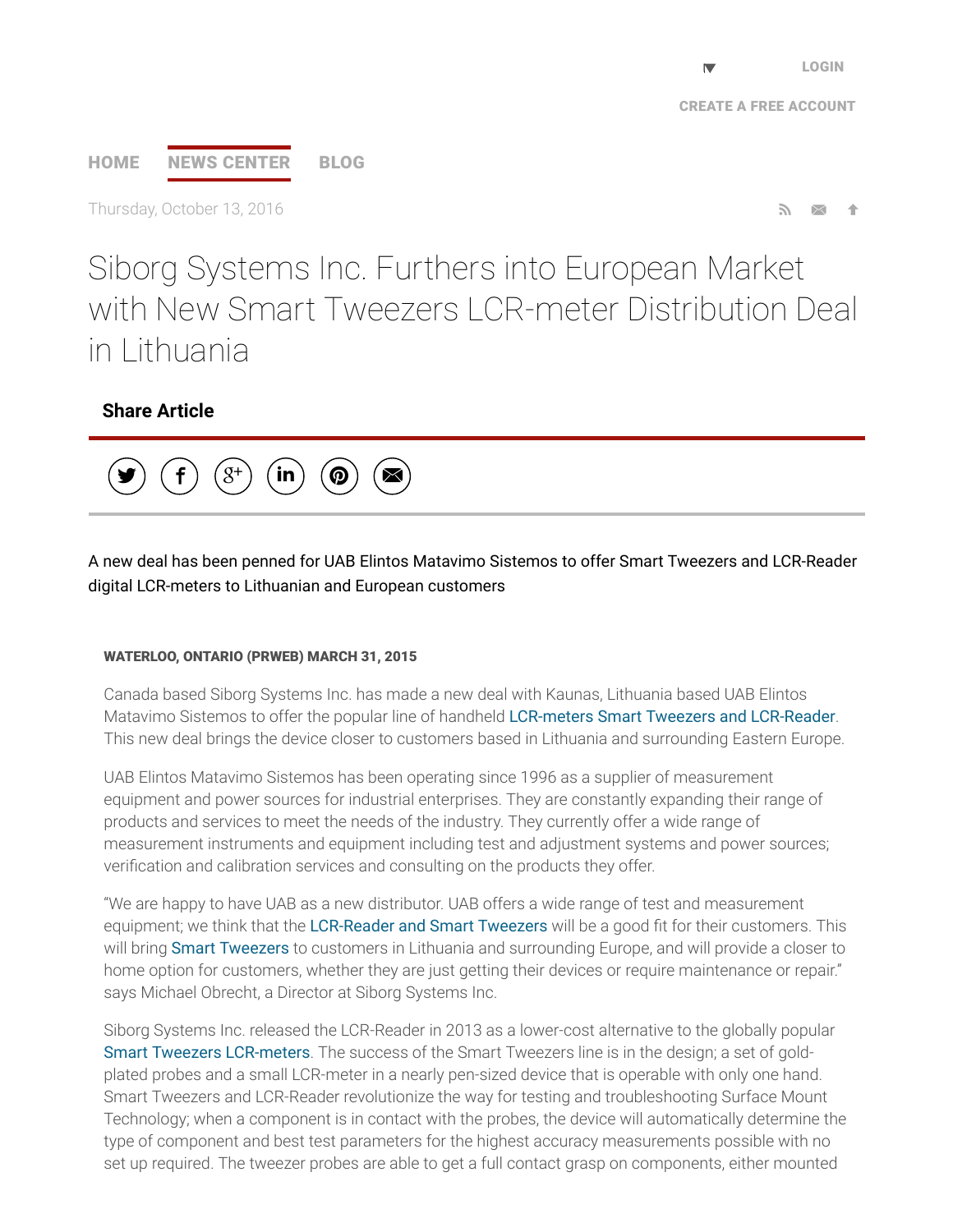on a PCB or loose, to a 0201 size or 0.3mm. The ability to test components with no set up means less time wasted sorting components or guessing at the components values.

The LCR-Reader was developed for non-professionals looking for a device that provides the same experience and high accuracy as Smart Tweezers but without the higher price, retailing for less than \$200. LCR-Reader was also the first to debut the new look of the Smart Tweezers family; a slim body design with a 1 oz. weight and bright OLED display. LCR-Reader is controlled with just one button; each press cycles through the measurement modes: Automatic, Inductance, Capacitance, and Resistance. All components are measured with a fixed test amplitude of 0.5Volts and a 1% basic accuracy; and like Smart Tweezers, [LCR-Reader](http://www.prweb.net/Redirect.aspx?id=aHR0cDovL3d3dy5zbWFydHR3ZWV6ZXJzLmNvbS5ydQ==) will display the parasitics for the component such as R for L, C and C for R. The LCR-Reader has some limitations that Smart Tweezers do not, to save on cost; the device does not offer variable tolerances, semi-automatic offset subtraction, or continuity/diode testing. The LCR-Reader also does not come with an NIST traceable calibration certificate. Siborg has released a slightly updated model of LCR-Reader, the Colibri. This model is the same as LCR-Reader with the option to change the test frequency for more specific measurements.

Smart [Tweezers](http://www.prweb.net/Redirect.aspx?id=aHR0cDovL3d3dy5zbWFydHR3ZWV6ZXJzLnVz) is the flagship device and is used by many major high-tech companies and professionals globally. This model offers more features, higher accuracy of 0.2%, and comes with a NIST traceable calibration certificate for companies that require their test equipment is calibrated annually. This model also has extensive menus for customizing for specific measurements; variable tolerances of 1, 5, 10 and 20%, parasitic offsets, and variable test signals.

Both devices are powered by a Li-Ion battery and have a four wire connection from the probes to the LCRmeter. This connector means there is less noise while testing, making for higher accuracy.

Siborg is happy to have UAB as a new distributor to assist in branching out further into Europe. For a more detailed history of Smart Tweezers and LCR-Reader LCR-meters, see the Smart [Tweezers](http://www.prweb.net/Redirect.aspx?id=aHR0cDovL3d3dy5zbWFydHR3ZWV6ZXJzLmluZm8=) Archive; and for all the latest news, visit the Smart [Tweezers](http://www.prweb.net/Redirect.aspx?id=aHR0cDovL3d3dy5zbWFydHR3ZWV6ZXJzLnVzL2Jsb2c=) Blog.

For more info please contact: UAB "ELINTOS MATAVIMO SISTEMOS Terminalo g. 3, Biruliškių k., Karmėlavos sen. LT–54469 Kauno raj. Lithuania Tel.: (8~37) 45 27 90 Fax.: (8~37) 35 01 35 Mobile: (8~698) 8 77 94 E-mail: info (at) elintosms (dot) lt

Share article on social media or email:



View article via:

[PDF](http://www.prweb.com/pdfdownload/12622072.pdf) [PRINT](http://www.prweb.com/printer/12622072.htm)



LCR-Reader and Smart Tweezers: Ultimate LCRmeters for SMT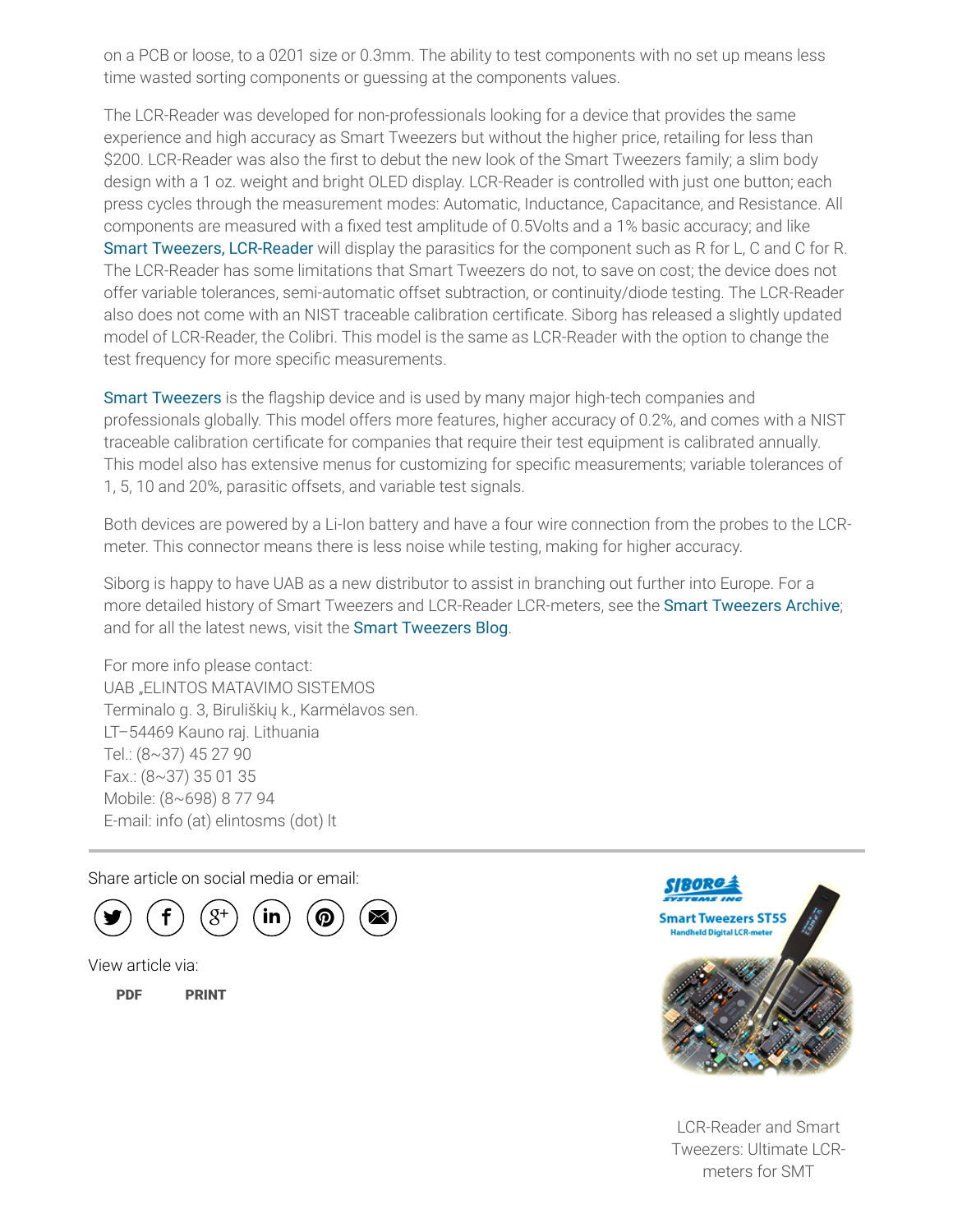Smart Tweezers and LCR-Reader are a good fit among test and measurement equipment UAB offers in Baltic Republics

## Contact Author



VISIT [WEBSITE](http://www.prweb.net/Redirect.aspx?id=aHR0cDovL3d3dy5sY3ItcmVhZGVyLmNvbQ==)

### Media



Older Smart Tweezers model design vs. new look The newest models in the Smart [Tweezers](http://ww1.prweb.com/prfiles/2014/09/30/12622072/ST-ST5Scomparison.png) family have a slimmer design and weight only 1 oz.